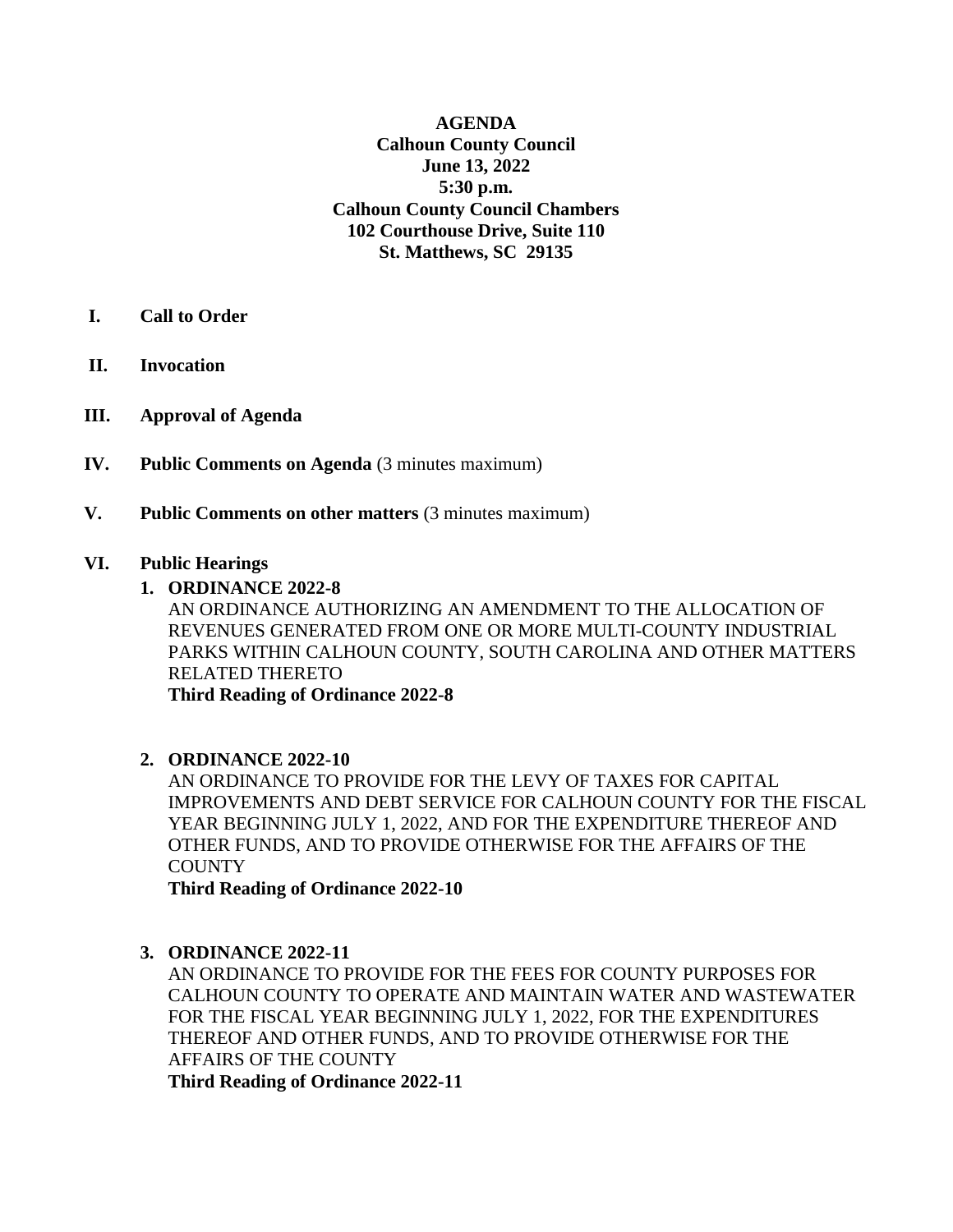# **4. ORDINANCE 2022-12**

AN ORDINANCE TO PROVIDE FOR THE FEES FOR COUNTY PURPOSES FOR CALHOUN COUNTY TO OPERATE AND MAINTAIN CALHOUN HILLS GOLF COMPLEX FOR THE FISCAL YEAR BEGINNING JULY 1, 2022, FOR THE EXPENDITURES THEREOF AND OTHER FUNDS, AND TO PROVIDE OTHERWISE FOR THE AFFAIRS OF CALHOUN HILLS GOLF COMPLEX **Third Reading of Ordinance 2022-12**

# **5. ORDINANCE 2022-13**

AN ORDINANCE TO PROVIDE FOR THE LEVY OF 4.18 MILLS TAXES TO OPERATE AND MAINTAIN THE SANDY RUN FIRE DISTRICT FOR THE FISCAL YEAR BEGINNING JULY 1, 2022, AND TO APPROPRIATE OTHER FUNDS FOR THE EXPENDITURES THEREOF, AND TO PROVIDE OTHERWISE FOR THE AFFAIRS OF THE SANDY RUN FIRE DISTRICT **Third Reading of Ordinance 2022-13**

# 6. **ORDINANCE 2022-14**

AN ORDINANCE TO APPROPRIATE AND AUTHORIZE FUNDS TO OPERATE AND MAINTAIN THE CALHOUN COUNTY RURAL FIRE DISTRICT FOR THE FISCAL YEAR BEGINNING JULY 1, 2022, FOR THE EXPENDITURES THEREOF, TO PROVIDE TWO (2) MILLS FOR DEBT SERVICE, AND TO PROVIDE OTHERWISE FOR THE AFFAIRS OF THE CALHOUN COUNTY RURAL FIRE DISTRICT **Third Reading of Ordinance 2022-14**

# **7. ORDINANCE 2022-15**

AN ORDINANCE TO PROVIDE FOR THE LEVY OF TAXES FOR COUNTY PURPOSES FOR CALHOUN COUNTY FOR THE FISCAL YEAR BEGINNING JULY 1, 2022, AND FOR THE EXPENDITURES THEREOF AND OTHER FUNDS, AND TO PROVIDE OTHERWISE FOR THE AFFAIRS OF THE COUNTY **Third Reading of Ordinance 2022-15**

#### **VII. Approval of Minutes**

May 23, 2022 regular meeting

# **VIII. Committee Reports**

- **IX. Appointments**
- **X. Proclamations**

#### **XI. Appearances**

1. Mauldin and Jenkins – Audit presentation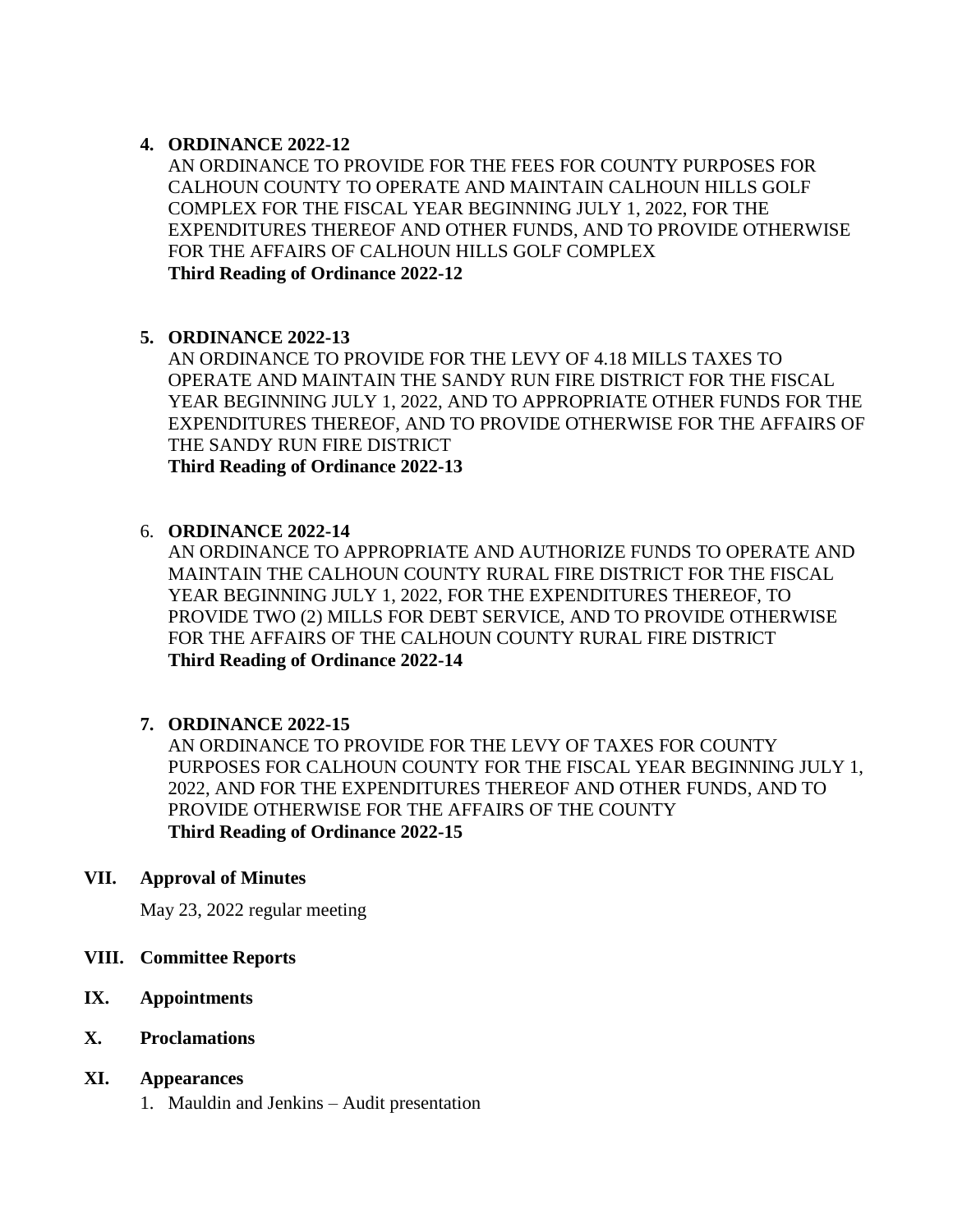2. Dr. Molnar – LSCOG Program Update for Calhoun County

# **XII. Resolutions**

# **1. Resolution 7-2022**

A RESOLUTION TO PARTICIPATE IN THE STATE INSURANCE BENEFITS PROGRAM

# **2. Resolution 9-2022**

A RESOLUTION AUTHORIZING ENLARGEMENT OF THE BOUNDARIES OF THE JOINT COUNTY INDUSTRIAL AND BUSINESS PARK ESTABLISHED BY THAT CERTAIN AGREEMENT FOR DEVELOPMENT OF JOINT COUNTY INDUSTRIAL PARK BY AND BETWEEN CALHOUN COUNTY, SOUTH CAROLINA (THE "COUNTY") AND LEXINGTON COUNTY, SOUTH CAROLINA ("LEXINGTON COUNTY"), DATED AS OF DECEMBER 11, 1995, AS AMENDED, SUCH ENLARGEMENT AFFECTING THAT PORTION OF THE PARK GEOGRAPHICALLY LOCATED IN CALHOUN COUNTY; AND OTHER MATTERS RELATED THERETO.

# **3. Resolution 10-2022**

INDUCEMENT RESOLUTION **-** Project Augusta

- **XIII. Old Business**
- **XIV. New Business**
- **XV. Ordinances** 
	- **1. ORDINANCE 2022-16 First Reading** AN ORDINANCE TO CALL A PUBLIC REFERENDUM IN CALHOUN COUNTY, SOUTH CAROLINA TO DETERMINE WHETHER THE QUALIFIED ELECTORS WISH TO KEEP THE PRESENT COUNCIL FORM OF GOVERNMENT WITH FIVE (5) COUNCIL MEMBERS OR ADOPT THE COUNCIL-ADMINISTRATOR FORM OF GOVERNMENT WITH FIVE (5) COUNCIL MEMBERS.
	- 2. **ORDINANCE 2022-17 First Reading** AN ORDINANCE FOR ADOPTION OF AMENDMENTS TO THE CALHOUN COUNTY ZONING ORDINANCE
	- 3. **ORDINANCE 202-18 First Reading by Title Only** AUTHORIZING THE EXECUTION AND DELIVERY OF A FEE-IN-LIEU OF *AD VALOREM* TAX AGREEMENT BY AND BETWEEN CALHOUN COUNTY, SOUTH CAROLINA AND PROJECT AUGUSTA TO PROVIDE FOR PAYMENT OF A FEE-IN-LIEU OF TAXES; AND RELATED MATTERS.